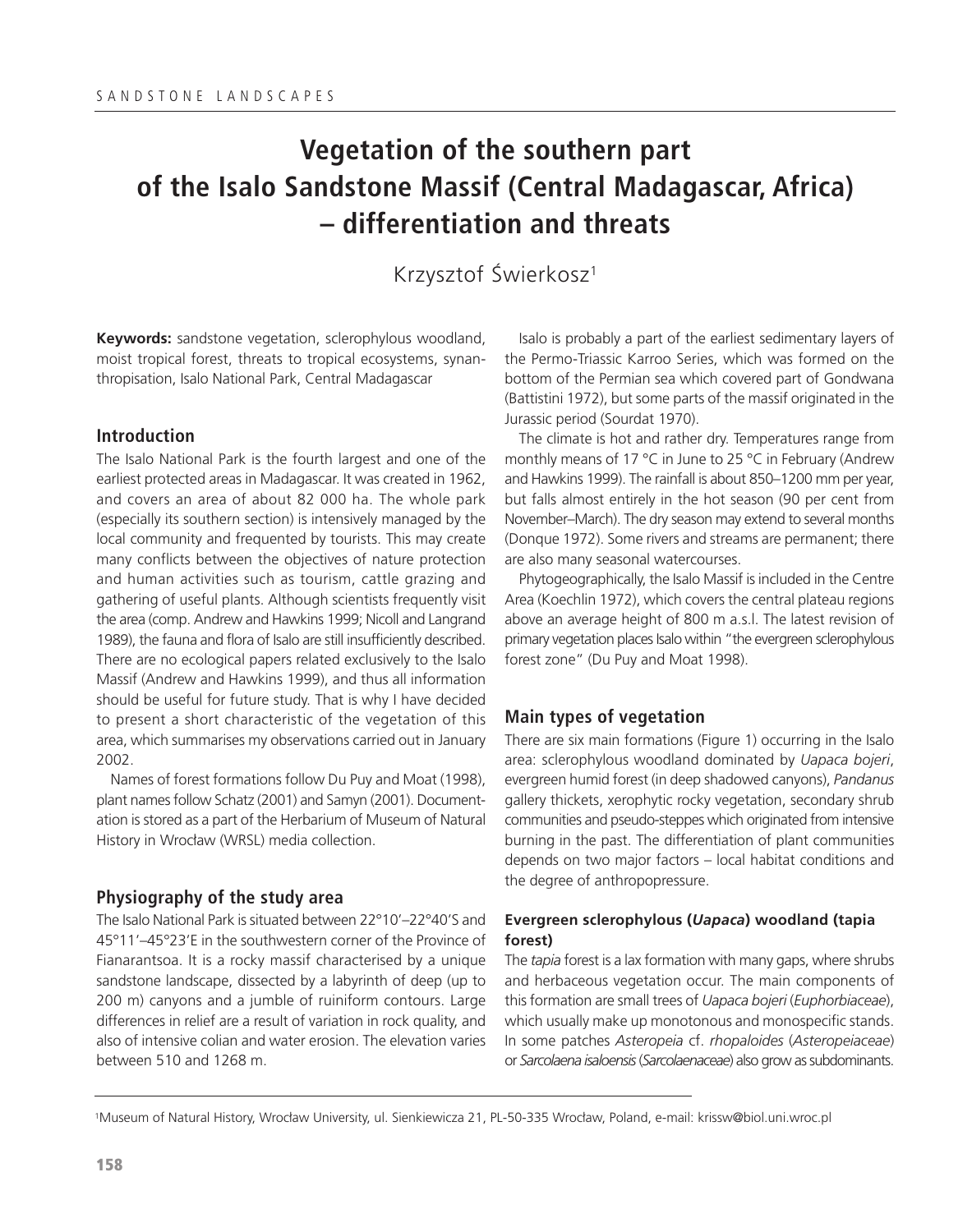Other tree species (*Cussonia bojerii*, *Stereospermum euphorioides*, *Acridocarpus* sp., *Erythrospermum* sp., *Grevia* sp.) are very rare. All of these trees are resistant or tolerant to fire. The herb layer is composed of grasses and herbs; in some places it is lax. Some of the *Catharanthus* and *Fabaceae* species grow here. In general, the *Uapaca* woodland is very poor in species, both trees and other plants, but due to its rarity and uniqueness it deserves to be intensively protected.

The Isalo National Park protects one of the main remnants of this interesting forest of dry subtropical Madagascar zone (Du Puy and Moat 1996). The *tapia* forest also occupies other areas in the Central Highland, but only as small isolated patches (Du Puy and Moat 1998).

#### **Evergreen humid forest**

There are three different evergreen humid forest formations in the southern part of Isalo, occurring near the streams, in the deep ravines and shadowy moist places.

The deep canyons are covered by a formation of humid gallery forest. Its main feature is the presence of palm species (*Ravenea* cf. *glauca* and *Dypsis* spec.), *Breonadia salicina* (*Rubiaceae*), *Weinmannia* sp. (*Cunnoniaceae*), *Voacanga* cf. *thouarsii (Apocynaceae)* and *Dracaena* sp. (*Agavaceae*)*.* Patches of this forest are very similar to the eastern Madagascar evergreen rain forests, and they may have natural origin. Their occurrence depends on the local microclimate and the high soil humidity, which prevents fires.

Some of the humid forest stands, however, are distinctly of secondary origin. Many introduced or spontaneously naturalised tree species (e.g., *Melia azedarach*, *Mangifera indica* or *Eugenia* spec.) occur in such patches. Most of these stands are very young. It suggests that this kind of vegetation was established after the National Park had been created (comp. also Andrew and Hawkins 1999).

The third humid formation is the gallery *Pandanus* thicket, dominated by *P. pulcher*, and an admixture of some common shrub species. It covers the shallow valleys of small streams, which cross the plateau surface. This formation is probably also of secondary origin, and grows in places where the forest is degraded and frequently burned (Andrew and Hawkins 1999).

# **Pseudo-steppes (***Aristida-Heteropogon* **communities group)**

The wide area of Isalo is covered by pseudo-steppes dominated by *Aristida* sp., *Trachypogon* sp. or the *Heteropogon* grass species. This is a type of anthropogenic formation that has been created by grass fires, which prevent tree regrowth. These fires were set for the benefit of grazing cattle, but due to the increasing number of foreign visitors, this management has been limited.

Although these pseudo-steppes are mainly built up by grasses, the biodiversity of these ecosystems is high. Many rare and endemic plant species occur here, too. The most common are *Menabea venenata* (*Asclepiadaceae*)*, Catharanthus trichophyllus* (*Apocynaceae*)*, Poivrea grandidieri* (*Combretaceae*)*, Ischnolepis tuberosa* (*Asclepiadaceae*)*, Secamone tenuifolia* (*Asclepiadceae*)*, Commelina madagascarica* (*Commelinaceae*)*, Tachiadenus* cf. *longiflorus* (*Apocynaceae*)*, Tephrosia* cf. *isaloensis.* (*Leguminosae*)*, Hibiscus isalensis* (*Malvaceae*), *Polygala isaloensis* (*Polygalaceae*)*, Sinorchis* sp. (*Orchidaceae*) and others. Preservation of this formation requires occasional grass fires or grazing of local influence.

# **Rocky communities (***Pachypodium-Aloe* **community group)**

In rocky areas, particularly on steep slopes or ridges, the vegetation is extremely xerophytic. Numerous interesting and endemic species grow in these habitats, e.g. *Xerophyta* sp. (*Veloziaceae*), *Pachypodium rosulatum* var. *gracilius* (*Apocynaceae*)*, Aloe isaloensis* (*Liliaceae*), small climbing shrubs of *Ficus* and many succulent species of *Kalanchoe, Cynanchum* and *Euphorbia*. No threats to the rocky communities have been recognised.

#### **Secondary shrub (***Vangueria madagascariensis-Aphloia theaeformis* **community)**

The outer slopes of the Isalo Massif, which are in contact with fields and pastures, are covered by dense secondary shrub formations. *Mimosa latispinosa* (*Mimosaceae*), *Vangueria madagascariensis* (*Rubiaceae*), *Maesa lanceolata* (*Myrsinaceae*), *Aphloia theaeformis* (*Flacourtiaceae*), *Crotalaria* sp. (*Fabaceae*), *Tamarindus indica* (*Caesalpiniaceae*) are the most common components of this kind of vegetation. Many lianas and climbing shrubs such as *Adenia olaboensis (Passifloraceae), Poupartia* sp. *(Anacardiaceae)* and *Cryptostegia madagascariensis* (*Asclepiadaceae*) occur here, too. The species composition of this community is very similar to other secondary formations of disturbed areas of Central Madagascar.

#### **Threats and human pressure**

For a period of about 1000 years the Isalo area was under extensive human pressure due to grazing, burning, and forest clearing. Before human arrival, native grasslands had probably been restricted to small patches (Lowry et al. 1997). Today, after a millennium of human pressure, they are widespread not only in the Isalo Massif, but also in most of Central Madagascar. However, the rapidly increasing number of visitors, especially ecotourists has caused a reduction in traditional methods of pasture and agriculture.

At this moment there are some human activities pursued which may potentially be dangerous to the unique vegetation